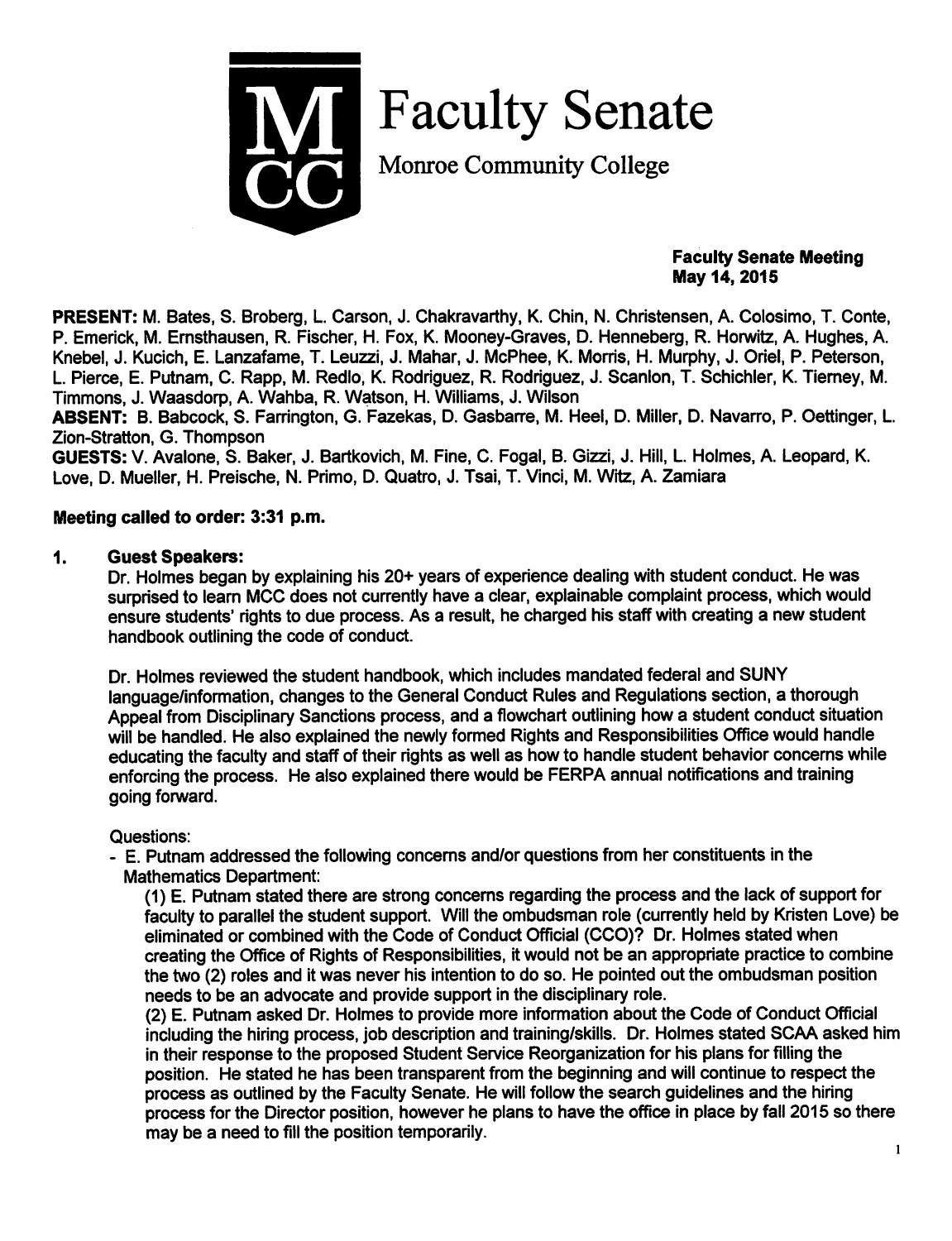*3) E. Putnam stated a constituent heard from President Kress the Deans would be serving as* faculty advocates. The constituent is strongly against this idea, pointing out there is a conflict of *interest since the Deans are also part of the student grievance process. E. Putnam asked if Dr.* Holmes could comment on this. Dr. Holmes first pointed out the student academic process is not *included in the Student Handbook since he believes Students Services should not be part of the academic process. He further explainedthat Academic Deans at MCC playa significantly different role than he is accustomed to at other institutions.*

*He stated in his experience Student Services partners with Academic Services to ensure there is support and the Academic Deans do play a role inthe process. However, when creating this system there have been discussions with Vice Presidents, as well as HR and the TCC, about a support system and what it looks like. He stated along with having these discussion it's important to have a clear and understandable process in place by the fall 2015 since the process cannot be changed midyear.*

*(4) E. Putnam stated there are several links in the document, which are not working. Dr. Holmes stated the version forwarded to Senators has been revised to address any grammatical and typographical errors.*

*- M. Emsthausen addressed the following concerns received from a constituent. He stated there is concern regarding the seemingly intentionally vague language contained within the small section on responsibilities, namely, "respect." This should not be subjective; and Dr. Holmes should consider providing a definition, no matter how broad. Dr. Holmes stated the Board of Trustees approved the language in the last version of the handbook. However, it may be difficult to define "respect" agreeing it is subjective; therefore, it may be a term that is removed.*

*- M. Emsthausen expressed a concern from a constituent regarding the limited emphasis on responsibility, especially as itrelates to classroom management and the options available to instructors concerning students who are disruptive to the educational process. Dr. Holmes stated this is a student code of conduct issue and he believes there are processes in place for dealing with classroom management. He further stated the importance of continuing to have discussions with the TCC in order to educate faculty on how to handle situations in the classroom with support by the code of conduct. He also would recommend adding the academic process to the student handbook and encouraged the Faculty Senate to reviewthe process. He reiterated he did not review academic processes since he does not have the authority as VP of Student Services. M. Emsthausen stated he believes the comment is addressing when there are "rights" there are normally"responsibilities" to go with the "rights" He pointed out there is a long list of "rights", howeverthe "responsibilities" listed do not address that the student really needs to listen to the Professor and abide by the Course Information Sheet. M. Emsthausen asked ifthere were any thoughts about including this in the Student Handbook. Dr. Holmes stated this would not be included in the Student Handbook. He explained there are policies within the handbook, which would address the issue as a whole. He gave the example of the Failure to Comply Policy, not included inthe previous version of the Code of Conduct, which could be used in this circumstance. Also, he stated they reviewed at least 20 different code of conduct policies from other institutions to ensure the MCC Student Handbook was in linewith other institutions and meeting national and international standards*

*- R. Horwitz stated a constituent has concerns regarding splitting the catalog and the student handbook. It is believed the catalog is a contract and the student handbook is not, therefore why would students have to comply with anything in it. Dr. Holmes stated the student will definitely have to follow the student handbook. He explained if a student comes to MCC under a certain catalog she/he then graduates under that catalog however, if a student comes in under a certain version of the handbook and it changes the next year, the student is required to followthe current Student Handbook. The Student Handbook is not a contract but when a student is accepted into College, they agree to abide by the policies.*

*- M. Timmons asked if the Student Handbook would be searchable from the College website. Dr. Holmes confirmed he has asked for it to be in searchable form.*

*- N. Primo asked for clarification on the Judicial Board representation at Judicial Board Hearings. Dr. Holmes stated there would always be 6 members of the Judicial Board represented during a hearing (5 members and 1 chair). He further explained there would be a total of 10 Judicial Board members, therefore, at any given time there should be 6 people available to serve at a Judicial Board Hearing.*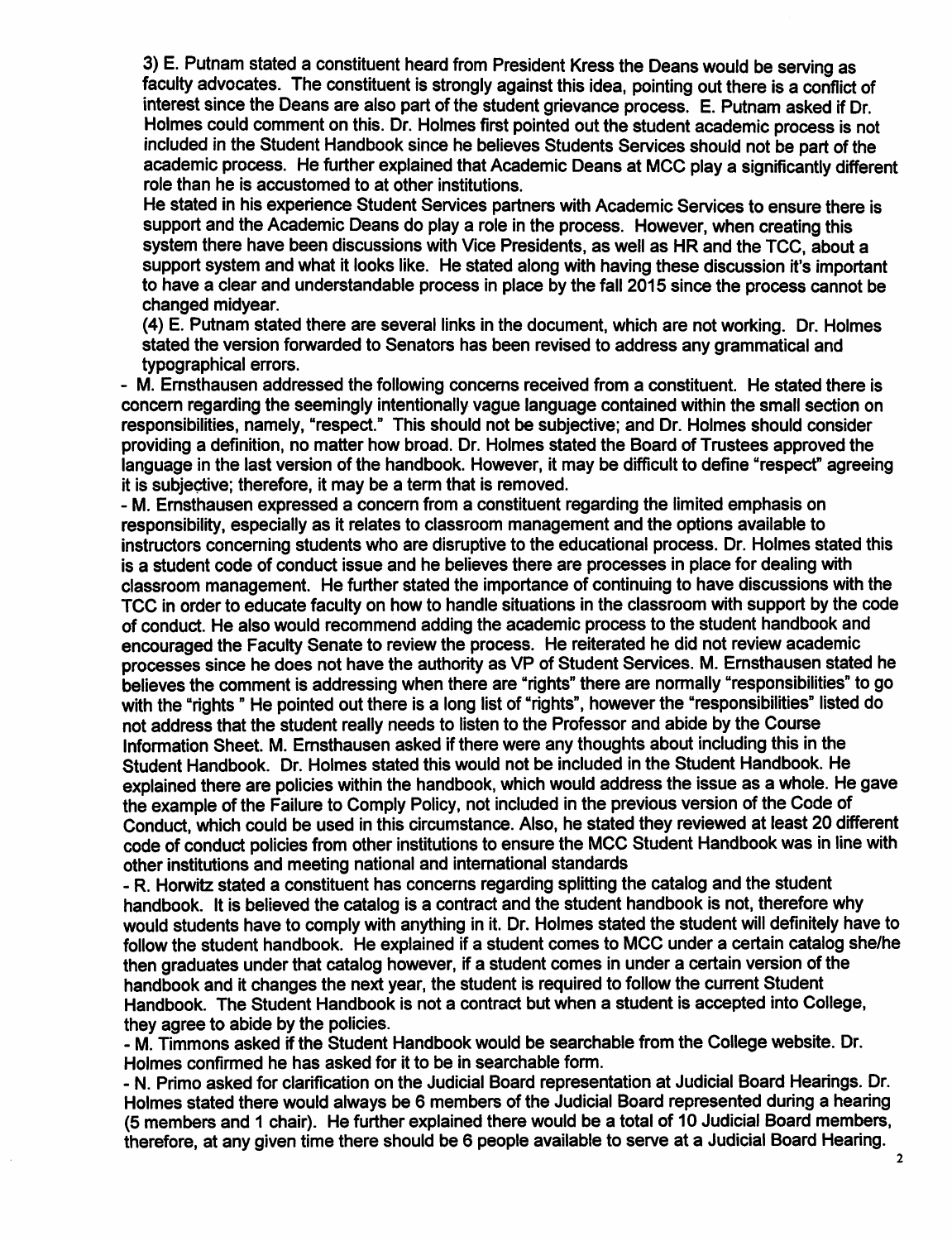Each ofthe 10 members will be given the necessary training to understand the lawsand the judicial process. N. Primo asked if the Judicial Board representation at a hearing could potentially be four (4) students and one (1) Faculty Association member. Dr. Holmes stated he would hope that wouldn't be the case, however it is important to remember each individual Judicial Board member will have the same level of training and authority, capable of making informed decisions. The Office of Rights and Responsibilities will be responsible for contacting the board members for upcoming hearings; however, it will not be a requirement there be an equal distribution of FA, CSEA and/or student members.

- R. Rodriguez asked if Dr. Holmes received any feedback from students on the Student Handbook. Dr. Holmes confirmed he has met with many students, including student leadership, asking for input and ensuring the Student Handbook is understandable. Dr. Rodriguez stated in a COS course he teaches students are required to do a flow chart of the judicial process, he asked ifthe flow chart shown at the meeting would be included in the final version of the Student Handbook. Dr. Holmes confirmed the flow chart will be included which he has found will make understanding the process easier. He also stated there will be notifications and forms sent to students to inform them about upcoming hearings to ensure they understand the steps in the process.

- A Senator asked if students sign acknowledging the Student Handbook upon entering the College. Dr. Holmes stated when students sign their application to the College they are acknowledging they will abide by the rules outline in the Student Handbook. He stated there is specific information that is required to be sent to students yearly so he has asked that a linkto the Student Handbook be included in the documents. They will also be creating a small card to be distributed to students, which will include the academic calendar and a link to the student handbook.

- A Senator asked ifthere is a timeline for evaluating this process going forward. Dr. Holmes stated he feels it's very important the Student Handbook be evaluated and updated on a yearly basis.

# *2. Announcements*

No announcements.

# *3. Student Announcements*

M. Emsthausen stated there was an election for the SEGA President and Vice President and encouraged faculty to stop by the SEGA office to meet the newly elected leadership.

4. The Minutes from the April 16, 2015 Faculty Senate meeting were approved.

# *5. Action Items:*

a) E. Putnam presented the following Curriculum Action items for approval.

3 Program Revisions:

| 2015-PR9-Spring         | Cert       | <b>Homeland Security</b>                                                                    |
|-------------------------|------------|---------------------------------------------------------------------------------------------|
| 2015-PR12-Spring        | Cert       | <b>Hotel Management</b>                                                                     |
| 2015-PR8-Spring         | <b>AAS</b> | <b>Construction Technology</b>                                                              |
| 1 Program Deactivation: |            |                                                                                             |
| 2015-PD2-Spring         | AS         | Liberal Arts and Sciences - General Studies -<br>Landscape Architecture Advisement Sequence |

### *Passed.*

b) J. Mahar presented on behalf of Academic Policies the Proposed Faculty Senate Resolution 1.2.1 Prior Learning Credits.

J. Mahar began by addressing the following questions he received from constituents prior to the meeting:

- As stated in the proposal "(4) MCC Departmental Exams. Credit is applied according to actual grade assigned by the department." Why is this allowed? J. Mahar stated it is allowed since faculty are experts in their field and some departments like to prepare departmental exams reflecting course objectives and learning outcomes.

- Is this a new policy or a revision to a prior policy? J. Mahar stated this is a significant revision to the current PLA policy (Faculty Senate Resolution 1.2.1). He reviewed the changes. **Questions:**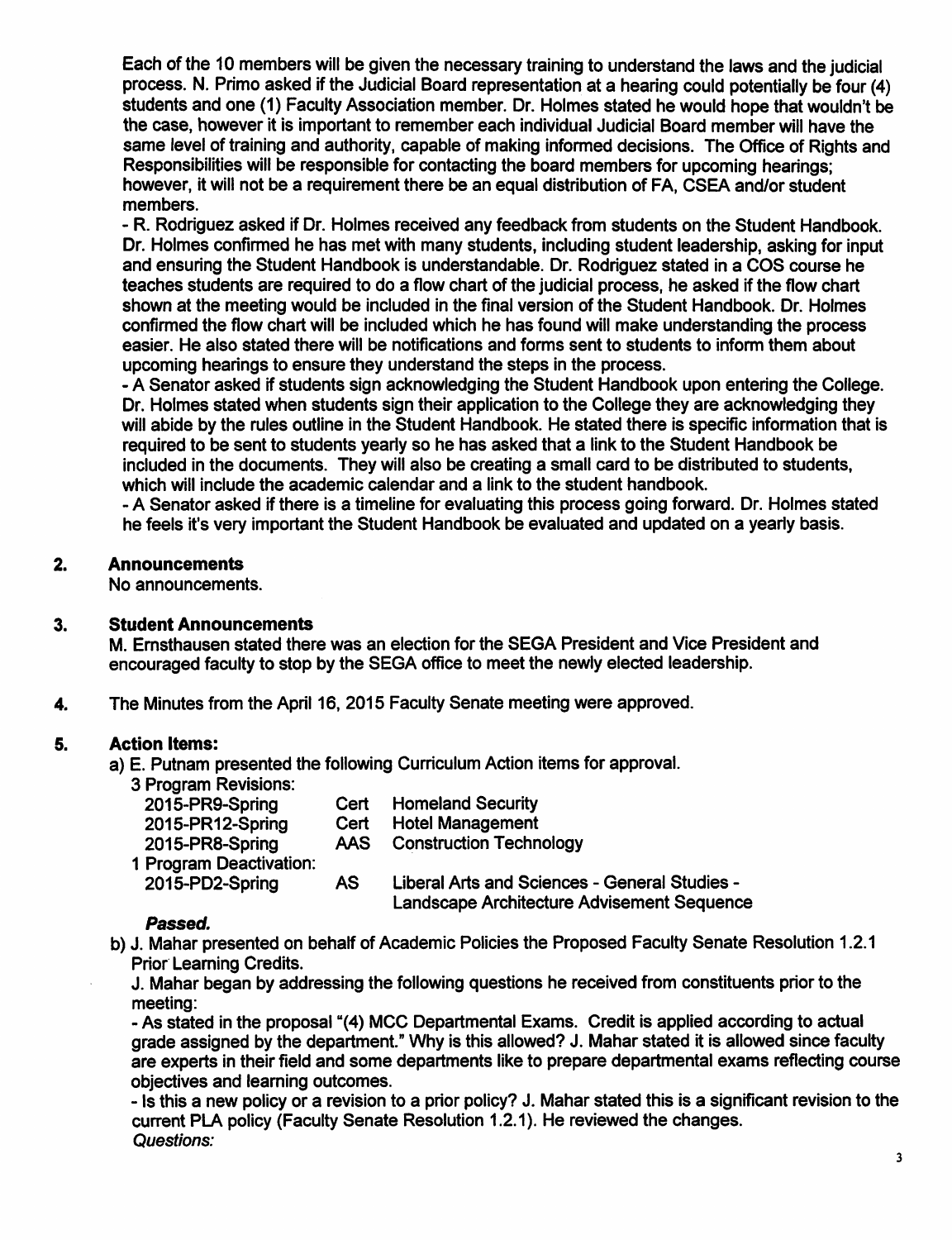- K. Mooney-Graves suggested the following grammatical changes:

(1) It should read "Applied Technologies Center" and "Economic Development and Innovative Workforce Services" under Items 1.2.1(5).

(2) 1.2.1 (6)(h) Replace the word "current" with "active".

J. Mahar stated since this is wordsmithing he will make the changes as stated above in the final version.

- M. Witz asked for the rationale for the following 1.2.1(6)(a) "Students who have matriculated into a degree program, and are 25 years of age or older with at least three to five years of work experience." J. Mahar stated the PLA Ad Hoc Committee determined through its researched 25 years of age is the average age used in standard PLA literature. It also more probable that students have prior learning and life experiences by this age; however, the wording could be reexamined. H. Williams pointed out military students may not be able to meet the 25 year old threshold and agreed it may need to be reexamined.

- A Senator asked for clarification regarding 1.2.1(6) "Portfolio Credit is a recommended method for A.A.S programs." J. Mahar stated this statement is geared toward AAS programs, which are typically non-transfer (i.e. Automotive and HVAC programs). He further clarified these are not required but departments can choose to use any of the methods outlined.

- A Senator asked for clarification regarding 1.2.1(6)(c) "Individual academic departments will determine which courses are available for portfolio assessment, " further asking if this is something already being done by departments. J. Mahar confirmed this is being done, giving examples of several Criminal Justice programs. J. Mahar confirmed the policy is to update the current policy and process.

- P. Emerick asked ifthe language regarding military students in the proposal would supersed the 25 year old age requirement discussed earlier. M. Bates gave more information on how DOD transcripts are evaluated and transfer credits applied.

**Motion:** K. Mooney-Graves made a motion to amend 1.2.1(6)(a) to read as follows: "Students who have matriculated into a degree program, and are 25 years of age or older with at least three to five years of work experience."

**Motion seconded.**

**Discussion:** There was additional discussion and clarification regarding the rationale for the age limit. **Motion passes.**

**Vote:**There was a vote to approve Faculty Senate Resolution 1.2.1 as amended. *Passes.*

c) MCC General Education Plan: Learning Outcomes and High Impact Practices

M. Emsthausen began by explaining that the Faculty Senate agreed at the April meeting to have two separate votes for the MCC General Education Plan: Learning Outcomes and High Impact Practices (1) Learning Outcomes

**Discussion:**

- M. Redlo asked for confirmation the Learning Outcomes outlined in the proposed General Ed Plan would be replacing the list on Page 65 ofthe catalog. M. Emsthausen agreed this would be the Faculty Senate's recommendation if it passes.

- E. Putnam asked if the proposed Learning Outcomes are voted down could there be opportunities to suggest revisions so the College could continue on a path of outcomes based General Education. M. Emsthausen stated it could be done however, a committee would need to be charged with this task.

- A Senator stated she has concern with the discipline-based language, which goes against tradition and she believes weakens MCC's general education.

**Vote:** There was a vote to approve the twelve (12) Learning Outcomes as written. *Passes.*

(2) High Impact Practices also referred to as Enhanced Learning Outcomes (ELOs) **Discussion:**

**-** K. Mooney-Graves stated she has concerns, giving examples why it would be difficult to require three (3) writing intensive (Wl) courses in ATC and much of CTE programs (AAS degrees). She agreed two (2) Wl courses would be more feasible.

- L. Pierce stated she would have liked to see examples from several disciplines how three (3) Wl courses would fit into the curriculum. M. Emsthausen gave examples using an engineering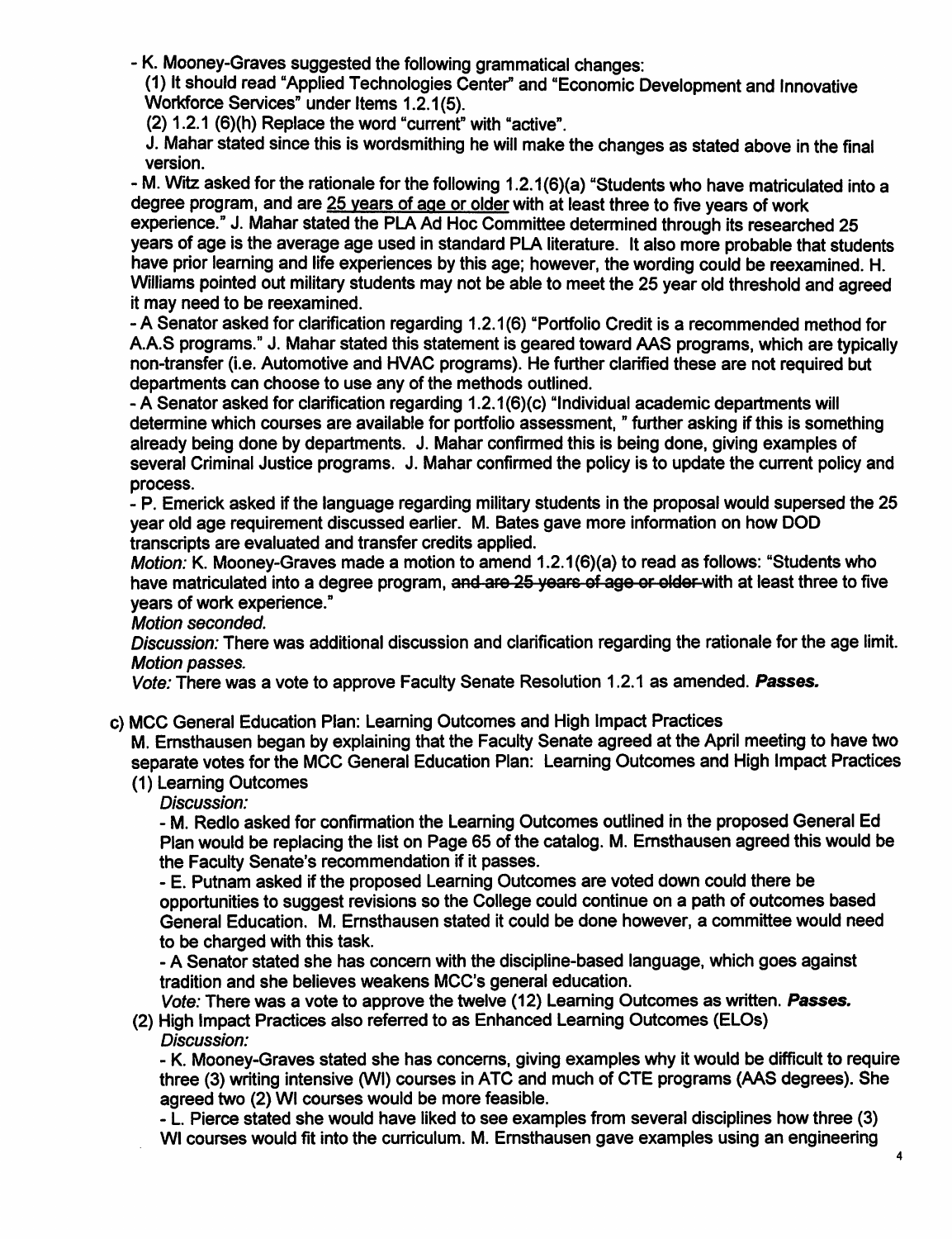program. A. Knebel stated after extensive discussions his department is opposed to the three (3) Wl requirement.

- T. Leuzzi stated Wl requirements should come from other course (not just English courses) and teaching writing should be the responsibility of the entire college. He sees only one department being responsible for teaching writing at the college problematic especially when students are often exposed early in their programs, writing skills improve with more exposure. He also finds it concerning programs do not offer more writing intensive courses within their curriculum. He understands there are other issues mentioned through FA however, the major issue is getting more writing intensive courses in other areas. M. Emsthausen agreed writing is different from discipline to discipline.

- H. Williams asked B. Gizzi for FA's position on the 3 Wl requirement. B. Gizzi stated the FA does not support a requirement of ELOs.

- C. Rapp expressed a concern from one of her constituents who believes it would very difficult to keep track of HIPS for each student and ensure they have met the requirements before graduation.

- M. Redlo stated this would also create master schedule and budget issues. He explained not knowing how courses with HIPS requirements would be addressed, it may open up a potential for preferential treatment for HIPS designated courses, forcing faculty to teach certain ways in order to support HIPS practices. He expressed concerns about what and how teaching practices are defined as HIPS. He does not support HIPS practices.

- A Senator expressed concerns regarding how this will impact Financial Aid for students. It may be difficult for students to find FACE compliant courses to fit into their degree requirements creating a barrier and financial problems for students.

**Vote:**There was a vote to approve the High Impact Practices as written. *Failed.*

# *6. Future Action Item (Vote in June):*

M. Bates presented on behalf of SCAA the proposed amendments to Faculty Senate Resolutions 5.0 & 5.2. He reviewed the proposal explaining the changes address the vagueness of the language and give more clear guidelines while protecting the process. There will be a vote to approve the changes at the June Faculty Senate meeting.

# *7. Standing Committee Reports*

In order to allow more time for discussion during the meeting the standing committee chairs submitted their reports for Senators to review prior to the meeting. Questions and/or comments were taken regarding the following reports, as noted.

# *Academic Policies (J. Mahar)*

J. Mahar reports the following:

- Prior Learning Assessment Committee proposal for modifications to Resolution 1.2.1 - May Vote at Full Senate

- Discussion of Electronic Distribution of Course Information Sheets - The Committee decided that if the Course Information Sheet is to be distributed electronically, the Official Communication Policy of the College requires it to be distributed via either MCC email, MCC Website, BANNER, or Blackboard. This is because the Course Information Sheet is an official communication required by the college.

- Review of Academic Grievance Procedure (Resolution 1.9)

# *Curriculum (E. Putnam)*

E. Putnam reports the following:

- The Curriculum Committee has given final approval to:

|  | 2 Program Revisions: |
|--|----------------------|
|--|----------------------|

| 2015-PR9-Spring         | Cert | <b>Homeland Security</b>                                |
|-------------------------|------|---------------------------------------------------------|
| 2015-PR12-Spring        | Cert | <b>Hotel Management</b>                                 |
| 1 Program Deactivation: |      |                                                         |
| 2015-PD2-Spring         | AS   | Liberal Arts and Sciences - General Studies - Landscape |
|                         |      | <b>Architecture Advisement Sequence</b>                 |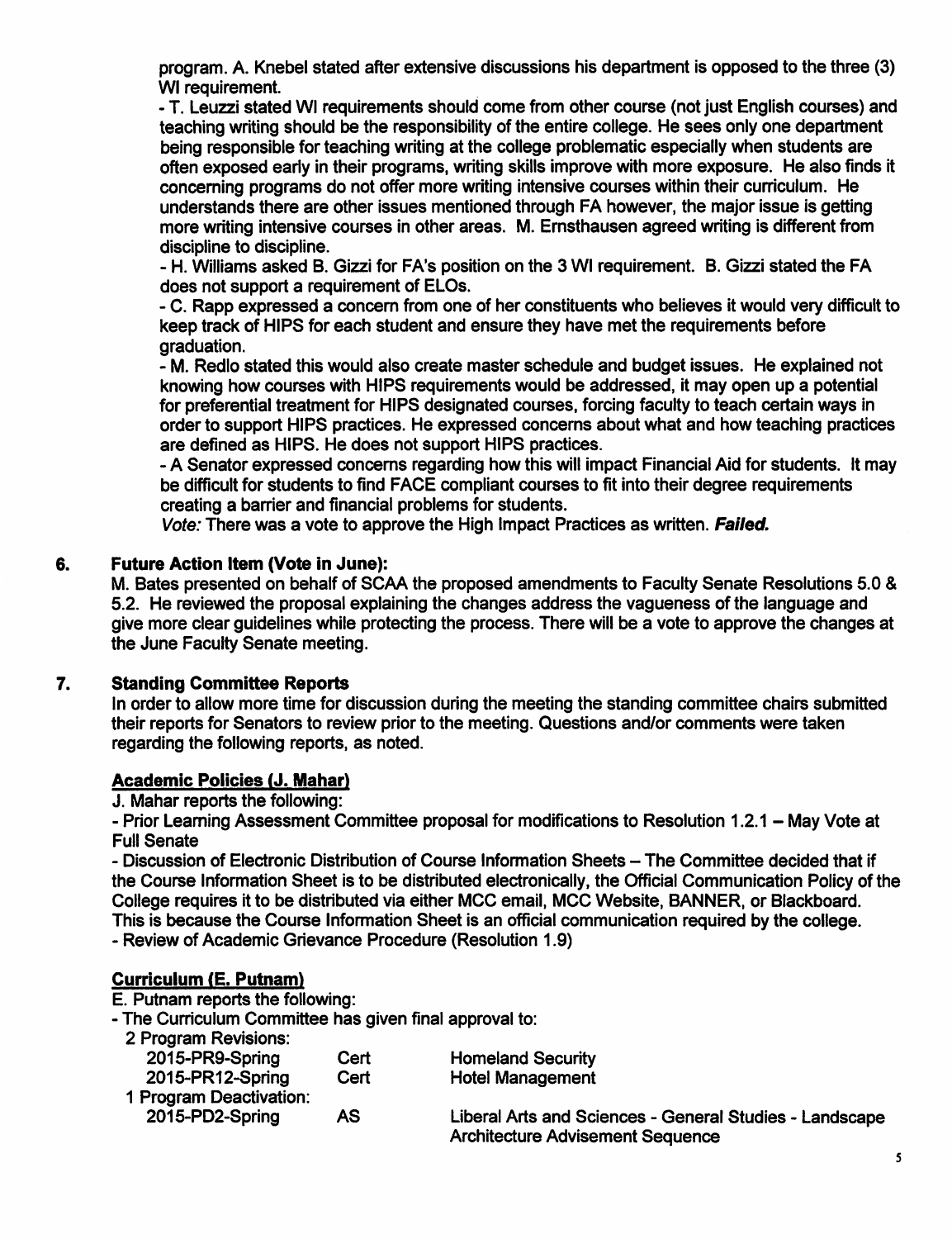| 5 Course Revisions:                                                     |                |                                                          |
|-------------------------------------------------------------------------|----------------|----------------------------------------------------------|
| 2014-CR37-Fall                                                          | <b>PSY 222</b> | Social Psychology of the Holocaust                       |
| 2014-CR64-Fall                                                          | <b>ATP 171</b> | General (A-TAP) Automotive Co-op I                       |
| 2014-CR65-Fall                                                          | <b>ATP 172</b> | General (A-TAP) Automotive Co-op II                      |
| 2014-CR66-Fall                                                          | <b>ATP 173</b> | General (A-TAP) Automotive Co-op III                     |
| 2014-CR67-Fall                                                          | <b>ATP 174</b> | General (A-TAP) Automotive Co-op IV                      |
| 22 Course Learning Outcome Revisions:                                   |                |                                                          |
| 2015-CO4-Spring                                                         | <b>ATP 101</b> | Introduction to Automotive Technology                    |
| 2015-CO5-Spring                                                         | <b>ATP 102</b> | Electrical/Electronic Systems 1 - Automotive             |
| 2015-CO6-Spring                                                         | <b>ATP 103</b> | Electrical 2 - Automotive                                |
| 2015-CO7-Spring                                                         | <b>ATP 104</b> | <b>Emission Controls, Computer and Fuel Systems I</b>    |
| 2015-CO8-Spring                                                         | <b>ATP 105</b> | <b>Brakes - Automotive</b>                               |
| 2015-CO14-Spring                                                        | <b>ATP 171</b> | <b>Work Experience</b>                                   |
| 2015-CO15-Spring                                                        | <b>ATP 172</b> | <b>Work Experience</b>                                   |
| 2015-CO16-Spring                                                        | <b>ATP 173</b> | <b>Work Experience</b>                                   |
| 2015-CO17-Spring                                                        | <b>ATP 174</b> | <b>Work Experience</b>                                   |
| 2015-CO18-Spring                                                        | <b>ECE 251</b> | <b>Family and Culture</b>                                |
| 2015-CO27-Spring                                                        | <b>ECE 252</b> | Designing Environments and Curriculum for Infants and    |
| <b>Toddlers</b>                                                         |                |                                                          |
| 2015-CO25-Spring                                                        | <b>EDU 150</b> | Performance and Presentation Skills for Educators        |
| 2015-CO44-Spring                                                        | <b>ATP 141</b> | <b>Automotive Technology-Coop I</b>                      |
| 2015-CO45-Spring                                                        | <b>ATP 142</b> | <b>Automotive Technology-Coop II</b>                     |
| 2015-CO46-Spring                                                        | <b>ATP 143</b> | <b>Automotive Technology-Coop III</b>                    |
| 2015-CO47-Spring                                                        | <b>ATP 144</b> | Automotive Technology-Coop IV                            |
| 2015-CO35-Spring                                                        | <b>ECE 200</b> | <b>Developing Early Literacy</b>                         |
| 2015-CO26-Spring                                                        | <b>ECE 253</b> | Professionalism in Early Care and Education              |
| 2015-CO33-Spring                                                        | <b>MTH 104</b> | Intermediate Algebra                                     |
| 2015-CO34-Spring                                                        | <b>MTH 212</b> | <b>Calculus III</b>                                      |
| 2015-CO39-Spring                                                        | <b>HIM 205</b> | <b>Professional Practice Experience I-WR</b>             |
| 2015-CO42-Spring                                                        | <b>HIM 208</b> | Quality Improvement, Legal and Compliance Issues for the |
|                                                                         |                | <b>HIM Practitioner</b>                                  |
| - The Curriculum Committee has posted for faculty review until 5/12/15: |                |                                                          |
| 3 New Courses:                                                          |                |                                                          |
| 2015-NC6-Spring                                                         | <b>ATP 114</b> | Toyota (T-TEN) Automotive Co-op I                        |
| 2015-NC4-Spring                                                         | <b>ELT 234</b> | <b>Advanced Programmable Logic Controllers</b>           |
| 2015-NC5-Spring                                                         | <b>ELT 231</b> | <b>System Control Electronics</b>                        |
| <b>4 Course Revisions:</b>                                              |                |                                                          |
| 2015-CR52-Spring                                                        | <b>ATP 141</b> | <b>Automotive Technology-Coop I</b>                      |
| 2015-CR53-Spring                                                        | <b>ATP 142</b> | <b>Automotive Technology-Coop II</b>                     |
| 2015-CR54-Spring                                                        | <b>ATP 143</b> | <b>Automotive Technology-Coop III</b>                    |
| 2015-CR55-Spring                                                        | <b>ATP 144</b> | Automotive Technology-Coop IV                            |
| 1 Program Revision:                                                     |                |                                                          |
| 2015-PR8-Spring                                                         | <b>AAS</b>     | <b>Construction Technology</b>                           |
| - The Curriculum Committee has posted for faculty review until 5/19/15: |                |                                                          |
| 3 Course Revisions:                                                     |                |                                                          |
| 2015-CR57-Spring                                                        | <b>ACC 101</b> | <b>Accounting Principles I</b>                           |
| 2015-CR58-Spring                                                        | <b>ACC 110</b> | <b>Fundamentals of Accounting I</b>                      |
| 2015-CR59-Spring                                                        | <b>ACC 130</b> | <b>Introductory Accounting and Financial Analysis</b>    |
| 1 Program Revision:                                                     |                |                                                          |
| 2015-PR11-Spring                                                        | <b>AAS</b>     | <b>Nursing</b>                                           |

 $\mathcal{A}^{\mathcal{A}}$ 

#### *NEG (M. Heel)*

 $\hat{\mathcal{A}}$ 

M. Heel reports the following:

 $\overbrace{\hspace{27mm}}^{}$ 

- Senator elections in some departments/areas are still ongoing, but will be finalized and announced at the June FS meeting.

 $\hat{\mathcal{F}}$